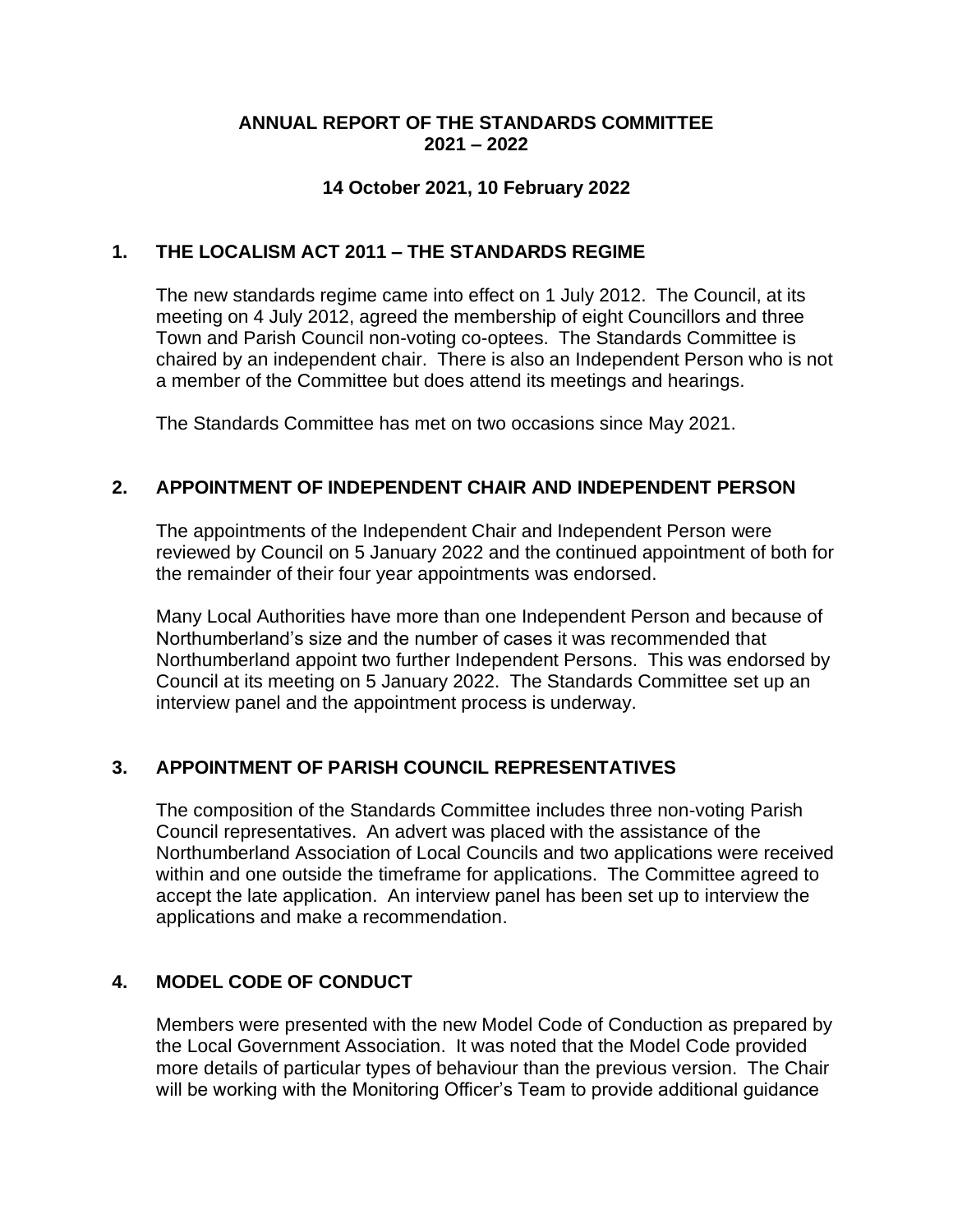on the use of social media. The Standards Committee recommended that the Model Code of Conduct be adopted in full, however, as the Model Code of Conduct was linked to the Council's Constitution, any changes must also be considered by the Constitution Working Group. This was done on 18 March 2022.

The main points covered in the Model Code are as follows:-

- The Code explicitly states that it applies to Councillors who are claiming to act as a Councillor or who give the impression that they are doing so as well as where a Councillor refers publicly to their role or uses knowledge they could only obtain in their role as a Councillor.
- The Code gives examples of what amounts to treating others with respect but also how to deal with disrespectful behaviour from others.
- Definitions of bullying and harassment are included and there is an express requirement to promote equalities and to not discriminate unlawfully.
- Councillors must not bring their role or local authority into disrepute.
- Councillors must agree to undertake any Code of Conduct training provided, co-operate with a Code of Conduct investigation, not intimidate any person involved in any investigation and comply with any sanctions imposed.
- There is an obligation not to accept any gifts or hospitality regardless of value which could give rise to real or substantive personal gain but if such a refusal may be difficult if it could be seen as rudeness there is provision for the gift to be accepted but it must be publicly registered.
- Gifts or hospitality of £50.00 or more in value must be registered as must any that have been refused.
- In addition to the statutory Disclosable Pecuniary Interests, there is a requirement to register membership of any body exercising functions of a public nature, directed to charitable purposes or one of whose principal purposes includes the influence of public opinion.
- There is also a new requirement to register unpaid directorships.

## **4. INVESTIGATIONS INTO CODE OF CONDUCT COMPLAINTS**

Members were informed of the conclusions of the Investigating Officer into Members Code of Conduct complaints against Councillors J. Riddle and R. Wearmouth, and the subsequent disposal of those complaints. Details of the allegations made in both cases were outlined to Members along with the findings